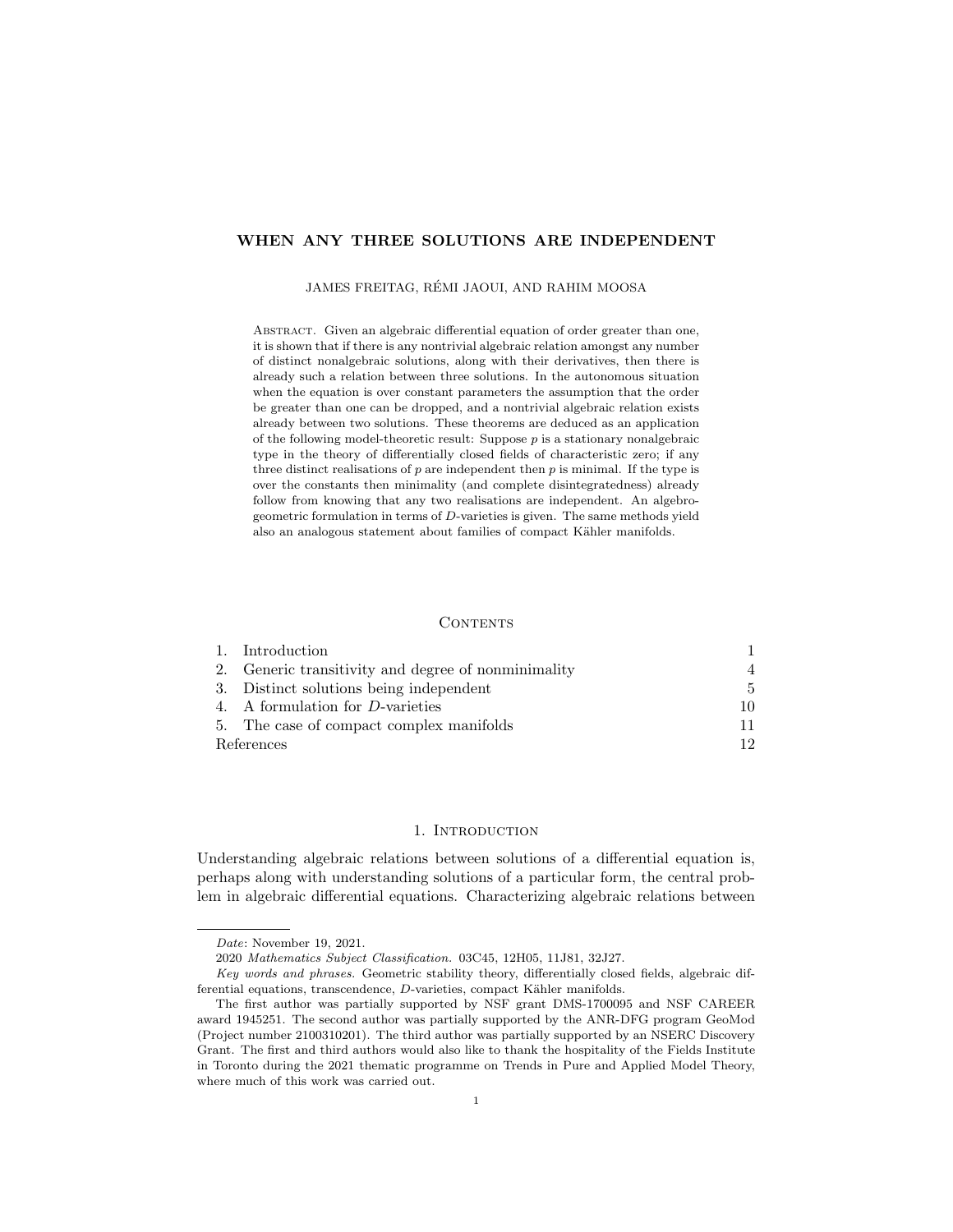solutions is an important output of various approaches to differential Galois theory [15, 33, 4], while work using the model theory of differential fields frequently applies techniques from stability theory to obtain conclusions in this vein [27, 28, 10]. A number of recent transcendence results for analytic functions (equivalently, problems of bi-algebraic geometry [13]) have played an important role in diophantine geometry and have natural interpretations in terms of characterizing algebraic relations between solutions of differential equations and their derivatives [29, 6, 3].

To state our main theorem let us fix a differential field  $(k, \delta)$  of characteristic zero, as well as an order  $n$  algebraic differential equation

(1) 
$$
P(y, \delta y, \dots, \delta^{(n)} y) = 0,
$$

where  $P \in k[X_0, \ldots, X_n]$  is irreducible. For each  $m \geq 1$ , consider the following condition:

 $(C_m)$  For any m distinct solutions  $a_1, \ldots, a_m \notin k^{\text{alg}}$  of (1), the sequence

 $(\delta^{(i)} a_j : i = 0, \ldots, n-1, j = 1, \ldots, m)$ 

is algebraically independent over k.

In [5], as a byproduct of working on a related problem, the first and third authors showed that as long as  $n > 1$ , one always has  $(C_{n+2}) \implies (C_m)$  for all m. We can now do much better:

**Theorem A.** (a) If  $n > 1$  then  $(C_3) \implies (C_m)$  for all m. (b) If  $\delta$  is trivial on k then  $(C_2) \implies (C_m)$  for all m.

Algebraic differential equations over constant parameters, as is assumed in part (b), often go by the name autonomous.

Part (a) of the theorem is sharp in both natural ways: there are (non-autonomous) equations in every order greater than 1 that satisfy  $(C_2)$  but not  $(C_3)$ , and there are (non-autonomous) order 1 equations that satisfy  $(C_3)$  but not  $(C_4)$ . See Examples 3.7 and 3.8 below, respectively. However, in order 1 we do have  $(C_4) \implies (C_m)$ for all m, as we will explain later. Part (b) is also sharp, for example  $\delta y - 1 = 0$  is an autonomous equation satisfying  $(C_1)$  but not  $(C_2)$ .

Let us consider some specific examples that have been studied recently.

Example 1. In [10], the second author studied the special case of autonomous equations of order two and degree at least  $3$  where the coefficients of  $P$  form an algebraically independent set. He showed that the equation is then strongly minimal and geometrically trivial, from which it follows that  $(C_2) \implies (C_m)$ .

**Example 2.** Consider a Painlevé equation from the families  $P_{II}$  through  $P_V$  with generic coefficients. For instance, one might take  $y'' = 2y^3 + ty + \pi$  over the differential field  $(\mathbb{C}(t), \frac{d}{dt})$ . Nagloo and Pillay [28] show that  $(C_m)$  holds of all m.

Example 3. Consider the following autonomous equation satisfied by the j-function

$$
S(y) + \frac{y^2 - 1968y + 2654208}{2y^2(y - 1728)^2}(y')^2 = 0,
$$

where S is the Schwarzian derivative:  $S(y) = \left(\frac{y''}{y'}\right)^2$  $\left(y''\over y'\right)' - \frac{1}{2}\left(\frac{y''}{y'}\right)$  $(y''/y')^2$ . It follows from results of [6] that  $(C_2)$  fails of this equation. In fact, if  $y_1, y_2$  are nonalgebraic solutions then  $(y_1, y'_1, y''_1, y_2, y'_2, y''_2)$  are algebraically dependent if and only if a modular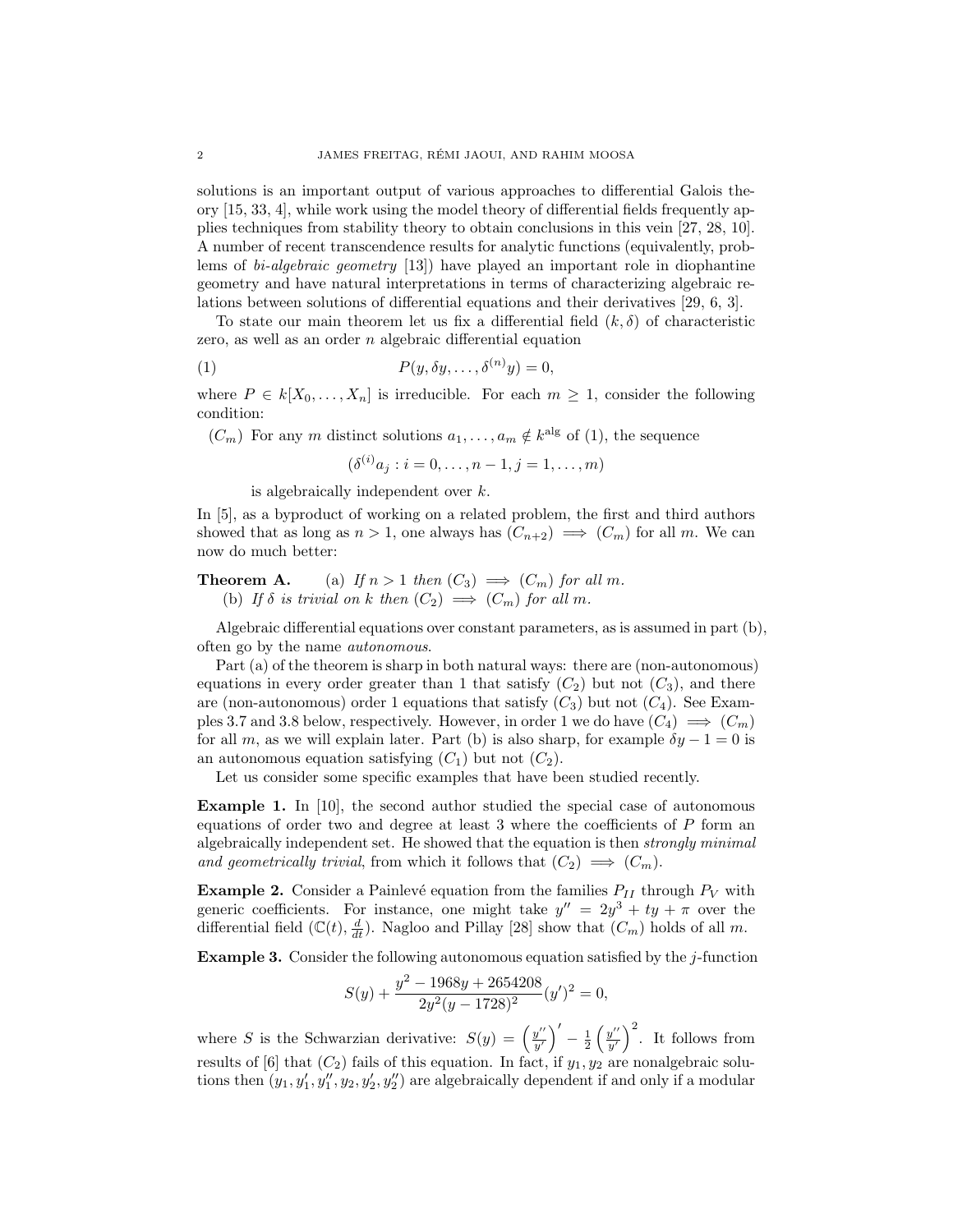polynomial vanishes at  $(y_1, y_2)$ . A generalisation of this equation and setting is considered in  $[3]$ , where the *j*-function is replaced by the uniformisation function of the quotient of the upper half plane by an arbitrary genus zero Fuchsian group  $\Gamma$  of the first kind. For such equations, it is shown that  $(C_2)$  fails if and only if  $(C_m)$  fails for some m, if and only if  $\Gamma$  is a proper subgroup of its commensurator. This analysis of the algebraic relations amongst the solutions and their derivatives, in [3], is key to proving the Ax-Lindemann-Weierstrass theorem for uniformising functions of Fuchsian groups and answering an old open question of Painlevé (1895). Ax-Lindemann-Weierstrass results for the uniformizing functions of Shimura varieties are an essential component of the resolution of a number of recent diophantine conjectures and can naturally be phrased in terms of algebraic relations between solutions of differential equations (see [13] and the references therein).

In fact, our proof of Theorem A works more generally with finite-dimensional systems of algebraic differential equations in several variables. In the autonomous case this is best expressed in terms of algebraic vector fields; namely algebraic varieties V equipped with a polynomial section s to the tangent bundle. To study the algebraic relations between the solutions of the corresponding system of equations amounts to looking at subvarieties of cartesian powers of V that are invariant under the vector field. (Here we put on  $V^m$  the canonical vector field induced by s, obtained by identifying  $T(V^m)$  with the m-fold fibred product of TV with itself.) We can formulate our main theorem, in the autonomous case, as follows:

**Theorem B.** Suppose  $(V, s)$  is an algebraic vector field over a field k of characteristic zero. If  $V^2$  admits no proper invariant subvarieties over k projecting dominantly onto each co-ordinate, other than the diagonal, then the same holds of  $V^m$  for all m, that is, the various diagonals in  $V^m$  are the only invariant subvarieties over k projecting dominantly onto each co-ordinate.

In the non-autonomous setting one works with algebraic "D-varieties" in the sense of Buium [2] rather than algebraic vector fields; where the tangent bundle is replaced by the prolongation, a natural torsor of the tangent bundle that takes into account the twisting induced by  $\delta$  on k. See §4 below for a discussion. We have an analogue of Theorem B in that setting, but, as one might expect from part (a) of Theorem A, we have to assume that  $\dim V > 1$  and the assumption on invariant subvarieties has to be made about  $V^3$  in order to conclude it for all  $V^m$ . See Corollary 4.2 below for the general statement that includes both the autonomous and non-autonomous setting.

There is an apparent discrepancy between Theorems A and B. The latter is really about relations among *generic* solutions to the differential equation – this is the meaning of only considering invariant subvarieties that project dominantly on each co-ordinate – while Theorem A seems to be stronger, making conclusions about all nonalgebraic solutions. In fact, however,  $(C_1)$  already rules out the possibility of lower order equations, so that all nonalgebraic solutions are generic.

These theorems are applications of a more fundamental theorem about the model theory of differentially closed fields  $(DCF<sub>0</sub>)$ , which we now state. We work modeltheoretically, assuming familiarity with geometric stability theory as well as the particular case of  $DCF_0$ . We suggest [30] as a general reference for the former, and [19] as an introduction to the latter.

The following combines the main clauses of Theorems 3.6 and 3.9 below: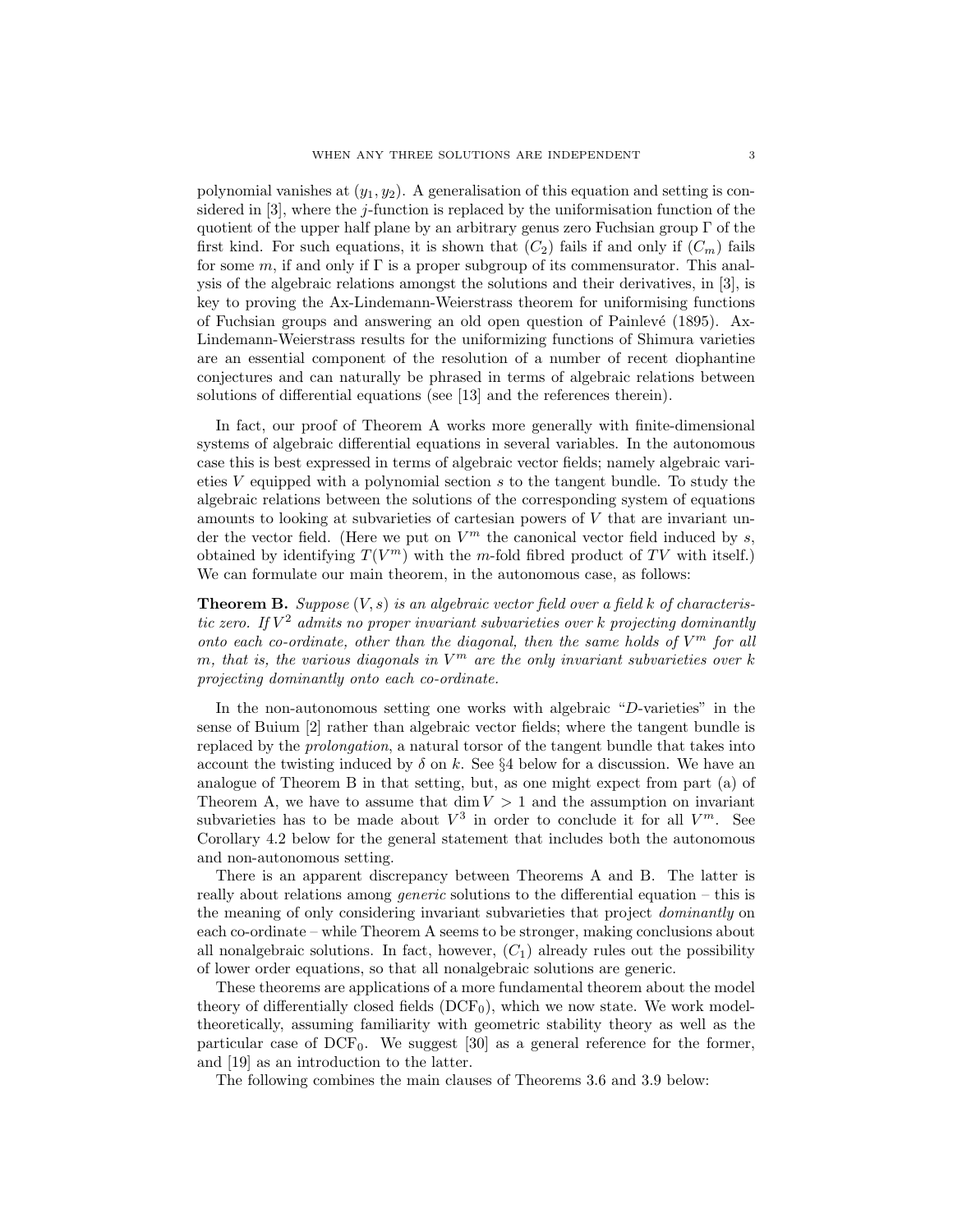**Theorem C.** Suppose p is a stationary nonalgebraic type in  $DCF_0$ .

- (a) If any three distinct realisations of p are independent then p is minimal.
- (b) If p is over the constants, and any two distinct realisations of p are independent, then p is minimal.

Once we have a minimal generic type we can apply the Zilber trichotomy in differentially closed fields and deduce Theorems A and B quite readily. The proof of minimality itself goes via reducing to the case when  $p$  is internal to the constants and with a binding group that acts 3-transitively, in the case of part (a). As the binding group is an algebraic group action, a theorem of Knop [14] implying that the only 3-transitive algebraic group action is that of  $PGL_2$  on P now applies, and settles the matter. For the autonomous case, namely part (b), we do not require Knop's classification, but make use of a little differential Galois theory implying that the binding group cannot be centerless.

Other than standard facts from geometric stability theory and the model theory of differentially closed fields, as well as the theorem of Knop just mentioned, the paper is self-contained. In particular, the results of [5] are not used here, though the approach taken there does inform what we do.

The proof of Theorem  $C(a)$  works in any totally transcendental theory where one has the following strong form of the Zilber dichotomy: every non locally modular minimal type over  $A$  is nonorthogonal to an  $A$ -definable pure algebraically closed field. So, for example, we could just as easily have worked with several commuting derivations in partial differentially closed fields  $(DCF_{0,m})$ . Or in the theory CCM of compact complex manifolds. Indeed, concerning the latter, a short final section is dedicated to articulating the result as a theorem in bimeromorphic geometry that may be of independent interest, see Theorem 5.1 below.

A note on authorship. The first and third authors initially circulated a version of this paper that did not consider the autonomous case separately. So, for example, it did not include part (b) of Theorems A and C. The second author, upon reading the preprint, realised that the method would, with the addition of some differential Galois theory, yield stronger results in the autonomous case. The current paper incorporates his improvements.

Throughout, except when otherwise specified, we work in a sufficiently saturated model  $\mathcal{U} \models \text{DCF}_0$  with field of constants  $\mathcal{C}$ .

## 2. Generic transitivity and degree of nonminimality

Recall from [1] that a definable group action  $(G, S)$  of finite Morley rank is *generi*cally transitive if the action of G on S admits an orbit  $\mathcal O$  such that

$$
RM(S\setminus \mathcal{O}) < RM(S).
$$

Assuming that  $dM(S) = 1$ , this is equivalent to asking that any two generic elements of S over A are conjugate.

Actually, we are interested in the multiple-transitivity version:

**Definition 2.1.** A finite rank definable group action  $(G, S)$  is *generically k-transitive* if the diagonal action  $(G, S^k)$  is generically transitive.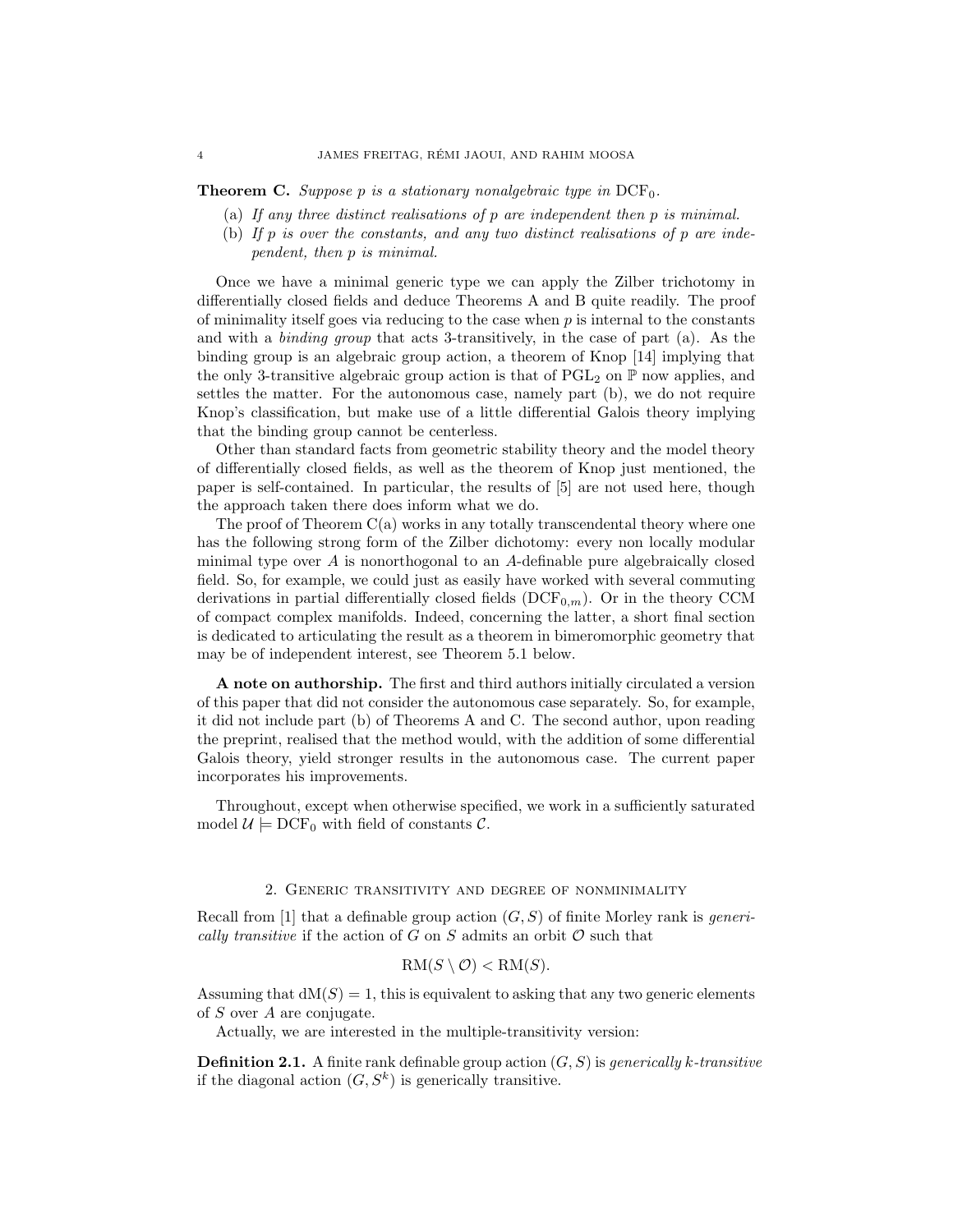Generic k-transitivity, and the Borovik-Cherlin conjecture about such group actions (articulated in [1]), played an important role in recent work [5] on bounding the size of a witness to the nonminimality of a type in  $DCF_0$ . Recall:

**Definition 2.2.** The *degree of nonminimality* of  $p \in S(A)$  is the least d such that there are distinct realisations  $a_1, \ldots, a_d$  of p and a nonalgebraic forking extension of p to  $Aa_1 \cdots a_d$ .

The main result of [5] was that  $\text{nmdeg}(p) \leq U(p) + 1$ . One step in that proof was the following observation, which we repeat here for the sake of completeness.

**Proposition 2.3.** Suppose p is a stationary type with  $U(p) > 1$  that is C-internal and weakly C-orthogonal. Let  $d := \text{mdeg}(p)$ . Then the binding group of p acts transitively and generically d-transitively on  $p(\mathcal{U})$ .

*Proof.* Denote the binding group by  $G := Aut_A(p/\mathcal{C})$ . It acts definably and faithfully on  $S := p(\mathcal{U})$ . Weak orthogonality implies that the action is transitive and p is isolated. So  $(G, S)$  is a definable homogeneous space. To show that the action is generically d-transitive is precisely to show that G acts transitively on  $p^{(d)}$ . As G is also the binding group of the C-internal type  $p^{(d)}$ , it suffices to show that  $p^{(d)}$  is weakly orthogonal to  $C$ .

Let  $r > 1$  be least such that  $p^{(r)}$  is not weakly orthogonal to C. (This exists by C-internality.) Fix  $\bar{a} = (a_1, \ldots, a_{r-1}) \models p^{(r-1)}$  and let q be the nonforking extension of p to  $A\overline{a}$ . Then q is not weakly orthogonal to C. It follows (using elimimination of imaginaries for the structure induced on  $\mathcal{C}$ ; namely that of a pure algebraically closed field) that there is  $a \models q$  and a constant  $c \in \mathcal{C}$  such that  $c \in \text{dcl}(\overline{A}a) \setminus \text{acl}(A\overline{a})$ . Write  $c = f(a)$  where f is a partial  $\overline{A}a$ -definable function from S to C. The fibre  $f^{-1}(c)$  is infinite as  $U(q) > 1$ , and so we may assume that all the fibres are infinite. Let  $c_0 \in \text{Im}(f) \cap \mathbb{Q}$ , which exists as  $\text{Im}(f)$  is an infinite and hence cofinite subset of C. Let  $a_0$  be generic in  $f^{-1}(c_0)$  over  $A\overline{a}$ . Then  $U(a_0/A\overline{a}) > 0$  as  $f^{-1}(c_0)$  is infinite. On the other hand,  $U(a_0/A\overline{a}) < U(p)$ , as otherwise  $a_0 \models q$ , which is impossible as  $f(a) \notin \text{acl}(A\overline{a})$  while  $f(a_0) \in \mathbb{Q} = \text{dcl}(\emptyset)$ . Hence tp( $a_0/A\overline{a}$ ) is a nonalgebraic forking extension of p witnessing that  $d \leq r-1$ . By minimal choice of r, it follows that  $p^{(d)}$  is weakly C-orthogonal, as desired.  $\Box$ 

## 3. Distinct solutions being independent

We are interested in the following condition on a stationary type  $p \in S(A)$ .

**Definition 3.1** (The condition  $D_m$ ). Given  $m > 1$ , let us say that  $p \in S(A)$ satisfies  $D_m$  if every m-tuple of distinct realisations of p is independent over A.

We say that p is *completely disintegrated* if  $D_m$  holds for all  $m > 1$ . We begin with a few straightforward consequences of  $D_2$ .

## **Lemma 3.2.** Every type satisfying  $D_2$  is of finite rank.

*Proof.* As some co-ordinate of any realisation of an infinite rank type must be  $\delta$ transcendental, it suffices to observe that the 1-type of a  $\delta$ -transcendental element does not satisfy  $D_2$ . Indeed, if a is  $\delta$ -transcendental over a differential field k then so is  $\delta(a)$ , which is distinct for a, and  $a \nightharpoondown_{k} a$ .  $\delta a$ .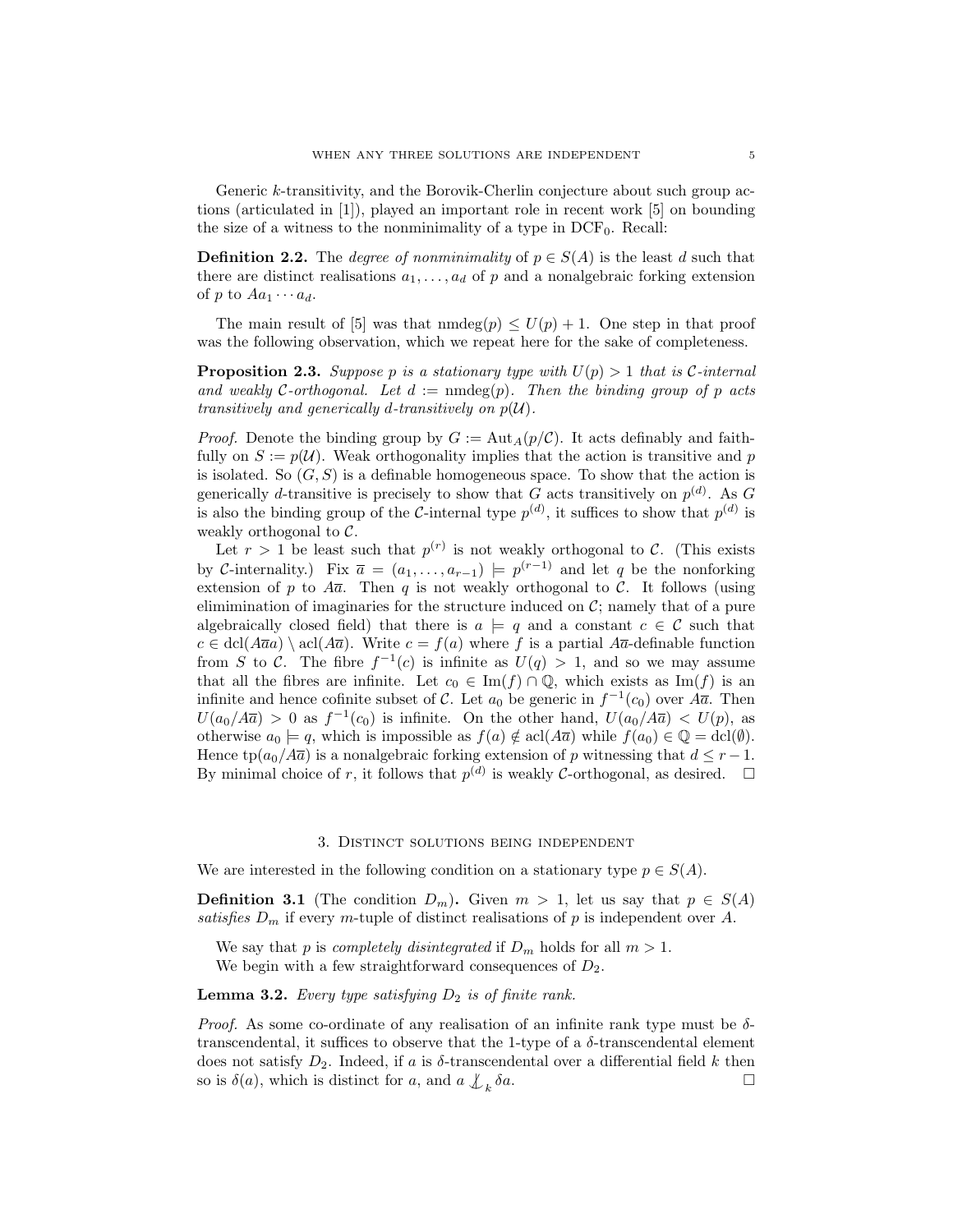**Lemma 3.3.** No type satisfying  $D_2$  can be a nontrivial finite cover. That is, if  $p = \text{tp}(a/A)$  is a nonalgebraic stationary type satisfying  $D_2$ , and a is interalgebraic with b over A, then  $a \in \text{dcl}(Ab)$ .

*Proof.* If  $a \notin \text{dcl}(Ab)$  then we can find  $a' \neq a$  such that  $\text{tp}(a'/Ab) = \text{tp}(a/Ab)$ . By  $D_2$  we must have  $a' \nightharpoonup_A a$ . But  $a \in \text{acl}(Ab) = \text{acl}(Aa')$ , which forces  $a \in \text{acl}(A)$ and contradicts nonalgebraicity of  $p$ .

**Lemma 3.4.** If  $p = \text{tp}(a/A)$  is a nonalgebraic stationary type satisfying  $D_2$  then it satisfies the following form of exchange: if  $b \in \text{acl}(Aa) \setminus \text{acl}(A)$  then  $a \in \text{dcl}(Ab)$ .

Proof. Note that the conclusion is a strengthening of the property called *admitting* no proper fibrations in [25]. In any case, by Lemma 3.3, it suffices to show that  $a \in \text{acl}(Ab)$ . Suppose  $a \notin \text{acl}(Ab)$ , and seek a contradiction. It follows that if a' realises the nonforking extension of  $\text{tp}(a/Ab)$  to Aa then  $a \neq a'$ . On the other hand, using the Lascar inequality,  $U(a/Ad) = U(a/Ab) < U(a/A)$  as  $b \in \text{acl}(Aa) \setminus \text{acl}(A)$ . So a and a' are dependent over A, contradicting  $D_2$ .

**Proposition 3.5.** Every stationary type of U-rank  $> 1$  satisfying  $D_2$  is internal and weakly orthogonal to the constants.

*Proof.* Suppose  $p = \text{tp}(a/A)$  is stationary, nonminimal, and satisfies  $D_2$ . As p is of finite rank it is nonorthogonal to some minimal type  $r \in S(B)$  for some  $B \supseteq A$ . We first show that r is not locally modular. Indeed, in [25, Proposition 2.3], it is shown that, because  $p$  has no proper fibrations (Lemma 3.4), if  $r$  is locally modular than in fact p is interalgebraic with some  $q^{(k)}$  where  $q \in S(A)$  is a locally modular minimal type and  $k \geq 1$ . Now,  $k = 1$  is impossible by the assumption that  $U(p) > 1$ . But  $k > 1$  is also impossible: taking  $(b_1, \ldots, b_k) \models q^{(k)}$ , we obtain

$$
b_1 \in \operatorname{acl}(Ab_1 \cdots b_k) \setminus \operatorname{acl}(A) = \operatorname{acl}(Aa) \setminus \operatorname{acl}(A)
$$

while

$$
acl(Aa) = acl(Ab_1 \cdots b_k) \not\subseteq acl(Ab_1)
$$

contradicting Lemma 3.4.

We have shown that  $p$  is nonorthogonal to a non locally modular minimal type. In DCF<sub>0</sub> this means that p is nonorthogonal to the constants  $\mathcal{C}$ . It follows by [30, Corollary 7.4.6] that there is  $c \in \text{dcl}(Aa) \setminus \text{acl}(A)$  such that  $q := \text{tp}(c/A)$  is Cinternal. By Lemma 3.4,  $a \in \text{dcl}(Ac)$ . That is, p and q are interdefinable, and hence  $p$  is also  $\mathcal{C}\text{-internal}$ .

If p were not weakly orthogonal to C then there would be  $c \in \mathcal{C}$  such that  $c \in \text{dcl}(Aa) \setminus \text{acl}(A)$ . Lemma 3.4 would then imply that  $a \in \text{dcl}(Ac)$ , contradicting nonminimality of  $p$  (and also  $D_2$ ).

Here is our main theorem.

**Theorem 3.6.** Suppose p is a stationary nonalgebraic type satisfying  $D_3$ . Then p is minimal. Moreover, there are in this case exactly two possibilities:

- (i) Either p is completely disintegrated, or,
- (ii)  $p$  is nonorthogonal to the constants and  $D_4$  fails.

*Proof.* We assume  $p \in S(A)$  is not minimal and seek a contradiction. By Proposition 3.5 we have that p is C-internal and weakly C-orthogonal. Denote the binding group by  $G := \text{Aut}_A(p/\mathcal{C})$  and set  $S := p(\mathcal{U})$ . Proposition 2.3 tells us that  $(G, S)$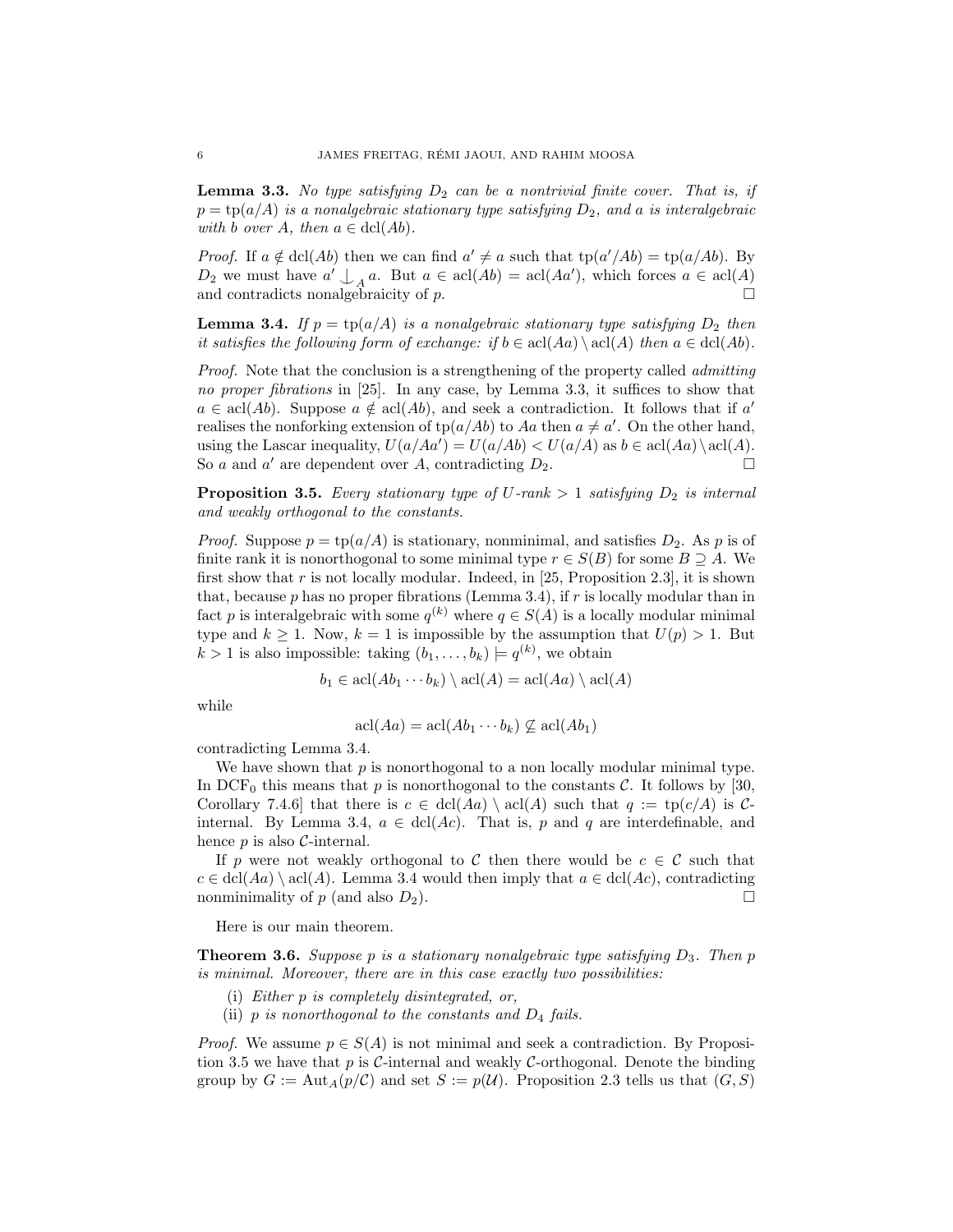is a generically d-transitive definable homogeneous space, where  $d$  is the degree of nonminimality of p.

Let  $a_1, \ldots, a_d$  be distinct realisations of p and q a nonalgebraic forking extension of p to  $Aa_1 \cdots a_d$ . Let  $a_{d+1} \models q$ . Then  $a_1, \ldots, a_{d+1}$  witnesses the failure of  $D_{d+1}$ . Since  $D_3$  holds, we must have  $d \geq 3$ . In particular, G acts generically 3-transitively on  $S$ . But  $D_3$  tells us that every tuple of three distinct elements is generic. Hence  $(G, S)$  is outright 3-transitive.

As  $(G, S)$  is the binding group action of a C-internal type, it is definably isomorphic (over possibly additional parameters) with a definable homogeneous space in the induced structure on  $\mathcal C$ . That induced structure being a pure algebraically closed field, and using the Weil group-chunk theorem, we have that  $(G, S)$  is definably isomorphic to an algebraic group action  $(\overline{G}, \overline{S})$  in the constants. So  $(\overline{G}, \overline{S})$  is 3-transitive. But the only 3-transitive algebraic group action is  $PGL<sub>2</sub>$  acting naturally on P. Indeed, Knop [14, Satz 2] classifies the (faithful) 2-transitive actions of algebraic groups as being of only two kinds:

- The standard action of  $PGL_{n+1}$  on  $\mathbb{P}^n$ .
- Certain subgroups of the affine group of transformations on a vector space.

In both cases, the action preserves colinearity of three points, and hence the only possibility for 3-transitivity is if we are in the first case and  $n = 1$ . So  $(\overline{G}, \overline{S})$  is isomorphic to  $(PGL_2(\mathcal{C}), \mathbb{P}(\mathcal{C}))$ . This contradicts nonminimality of p.

We have proven that  $p$  is minimal. The "moreover" clause now follows by applying the Zilber trichotomy as it is manifested in  $DCF_0$ . That trichotomy says that exactly one of the following must hold:

- (I) p is geometrically trivial;
- (II)  $p$  is nonorthogonal to the generic type of the Manin kernel  $\mathcal G$  of a simple abelian variety over  $\operatorname{acl}(A)$  that does not descend to the constants; or,
- (III) p is nonorthogonal to the constants.

This is originally an unpublished theorem of Hrushovski and Sokolovic [9]. Published references and explanations can be found in various places, see for example the discussion around Fact 4.1 of [17].

We first point out that  $D_3$  rules out case (II). Indeed, assuming we are in case (II), and setting q to be the nonforking extension of p to Aa, it would follow that q is interalgebraic with the generic type r of  $G$  over Aa. This is because both q and r would be modular minimal types, and for such types weak orthogonality implies orthogonality (see [30, Corollary 2.5.5]). As p satisfies  $D_3$ , q satisfies  $D_2$ , and hence Lemma 3.4 implies that r is a finite cover of q, say  $\pi : r \to q$ . Given  $q \models r$ , since G has finite *n*-torsion, ng also realises r for all n, and hence we can find  $n > 1$ such that  $\pi(q) \neq \pi(nq)$ . But these two elements are distinct realisations of q that are dependent over Aa. It follows that  $\{a, \pi(g), \pi(ng)\}$  witnesses the failure of p to satisfy  $D_3$ .

We must, therefore, be in case  $(I)$  or  $(III)$ ; either p is geometrically trivial or it is nonorthogonal to the constants. In the trivial case,  $D_2$  already implies  $D_m$  for all  $m$ , and so  $p$  is completely disintegrated. So it remains to consider the case when  $p$ is nonorthogonal to the constants, and show that  $D_4$  fails.

Indeed, from nonorthogonality to the constants, and using  $D_2$ , exactly as in the proof of Proposition 3.5, we conclude that  $p$  is actually C-internal and either interdefinable with the generic type of the constants or weakly  $C$ -orthogonal. In the former case  $D_2$  would clearly fail, so p is weakly C-orthogonal. It follows that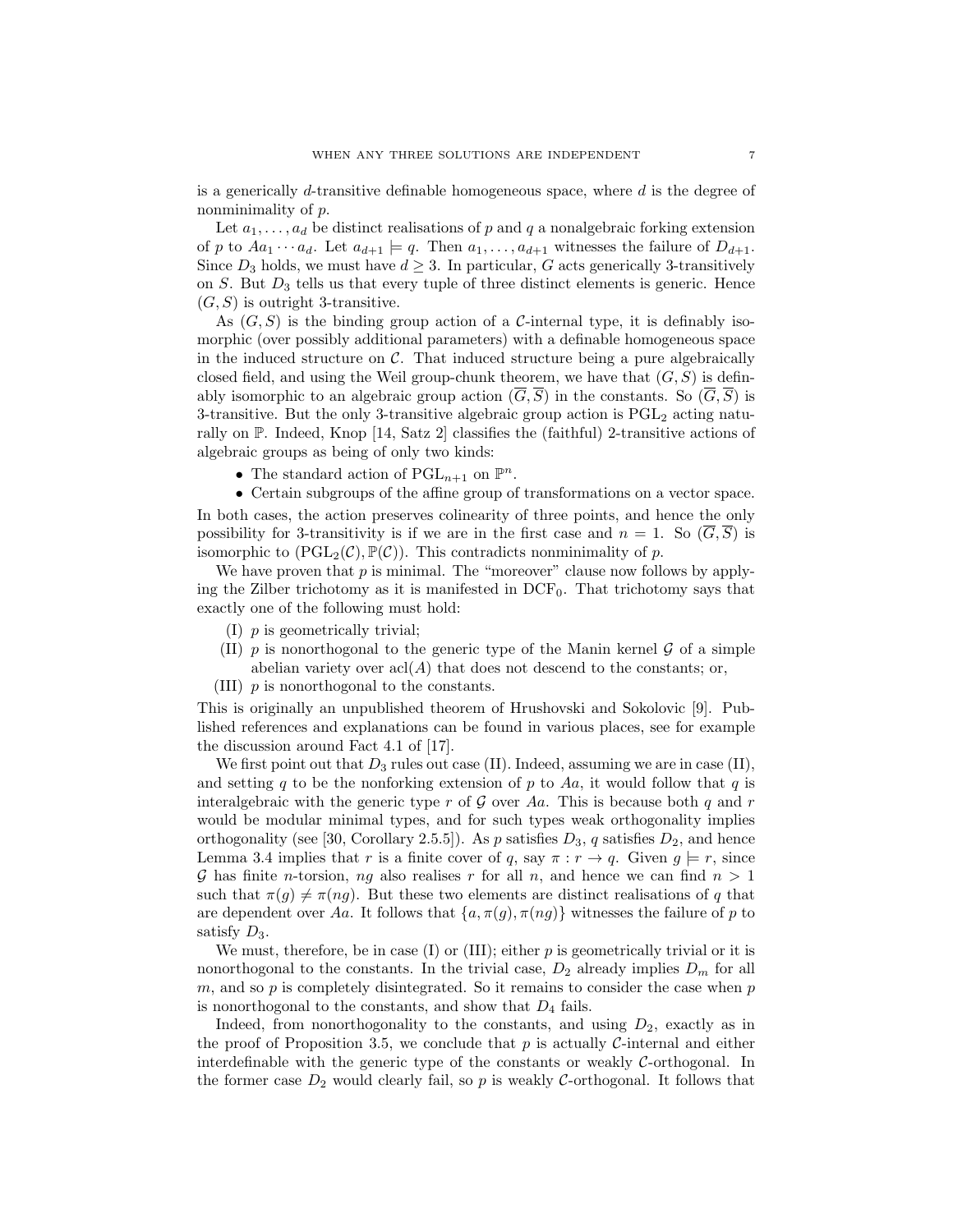$S := p(\mathcal{U})$  is a strongly minimal homogeneous space for the binding group action. These are completely classified (see, for example, [30, Fact 1.6.25]), and it follows from that classification that if  $\bar{a} = (a_1, a_2, a_3) \models p^{(3)}$  then the nonforking extension of p to  $A\overline{a}$  is not weakly orthogonal to C. This gives rise to an  $A\overline{a}$ -definable function  $f: X \to \mathcal{C}$  where  $X \subseteq S \setminus \{a_1, a_2, a_3\}$  is cofinite,  $f(X)$  is cofinite, and the fibres of f are finite. Let  $c \in f(X) \cap \mathbb{Q}$  and choose any  $a_4 \in f^{-1}(c)$ . Then  $a_4 \in \text{acl}(A\overline{a})$ , and hence  $(a_1, a_2, a_3, a_4)$  witnesses the failure of  $D_4$ .

The following example shows that Theorem 3.6 is sharp in the sense that  $D_2$ would not suffice for minimality.

**Example 3.7.** In  $[5, §4.2]$  the first and third authors gave an example, for each  $n \geq 3$ , of a C-internal type p of U-rank  $n-1$  whose binding group action is that of PGL<sub>n</sub> on  $\mathbb{P}^{n-1}$ . In particular, the binding group action is 2-transitive, and hence  $D_2$  holds for these nonminimal types. The construction is based on one from [12] when  $n = 2$ . Essentially, p is the generic type of the projectivisation of the space of solutions to  $\delta X = BX$  where B is an  $n \times n$  matrix whose entries form a differentially transcendental set, and  $X$  is an *n*-column of variables. In fact, using the solution to the inverse differenital Galois problem for connected linear algebraic groups in the non-autonomous case [21], such examples will exist over arbitrary finitely generated differential fields as long as the transcendence degree over the constants is positive.

Let us point out that both cases of the "moreover" clause of Theorem 3.6 actually occur. That there are minimal completely disintegrated types is well known, with constructions appearing in [8, 20, 32]. The following shows that case (ii) also occurs: there are minimal types nonorthogonal to the constants satisfying  $D_3$ .

**Example 3.8.** Consider the order 1 Riccati equation  $\delta y = y^2 + c$  with  $c \in \mathbb{C}(t)$ a transcendental rational function. The generic type  $p$  of this equation is minimal and C-internal. Nagloo [26] has shown that it does satisfy  $D_3$ . (Another argument is by  $[5, \S4.3]$  where it is shown that the binding group acts 3-transitively on p.)

3.1. The autonomous case. When the type in Theorem 3.6 is over the constants then the theorem is not sharp. This is because the inverse differential Galois problem fails in the autonomous case. Indeed, we get a stronger result:

**Theorem 3.9.** Suppose  $A \subset \mathcal{C}$  and  $p \in S(A)$  is a stationary nonalgebraic type satisfying  $D_2$ . Then p is minimal and completely disintegrated.

*Proof.* We first argue that  $p$  must be orthogonal to the constants. Assume, toward a contradiction, that p is nonorthogonal to C. Then, by the proof of Proposition 3.5,  $D_2$  forces p to be C-internal and weakly C-orthogonal. Moreover, exactly as in the proof of Theorem 3.6, the binding group  $G := \text{Aut}_A(p/\mathcal{C})$  will act outright 2-transitively on the set  $S := p(\mathcal{U})$ .

The first thing we observe is that 2-transitivity implies  $G$  is centerless. Indeed, this is an elementary argument about group actions, and is in fact the first paragraph of the proof of Knop's Satz 2 from [14] referred to above.

We deduce a contradiction by showing that for types over constants the binding group can never be centerless, unless the binding group itself is trivial. This uses some differential Galois theory. Let  $k = \text{acl}(A) \subset \mathcal{C}$ , and denote also by p the unique extension to k. We can find a fundamental system of solutions  $a_1, \ldots, a_n \models p$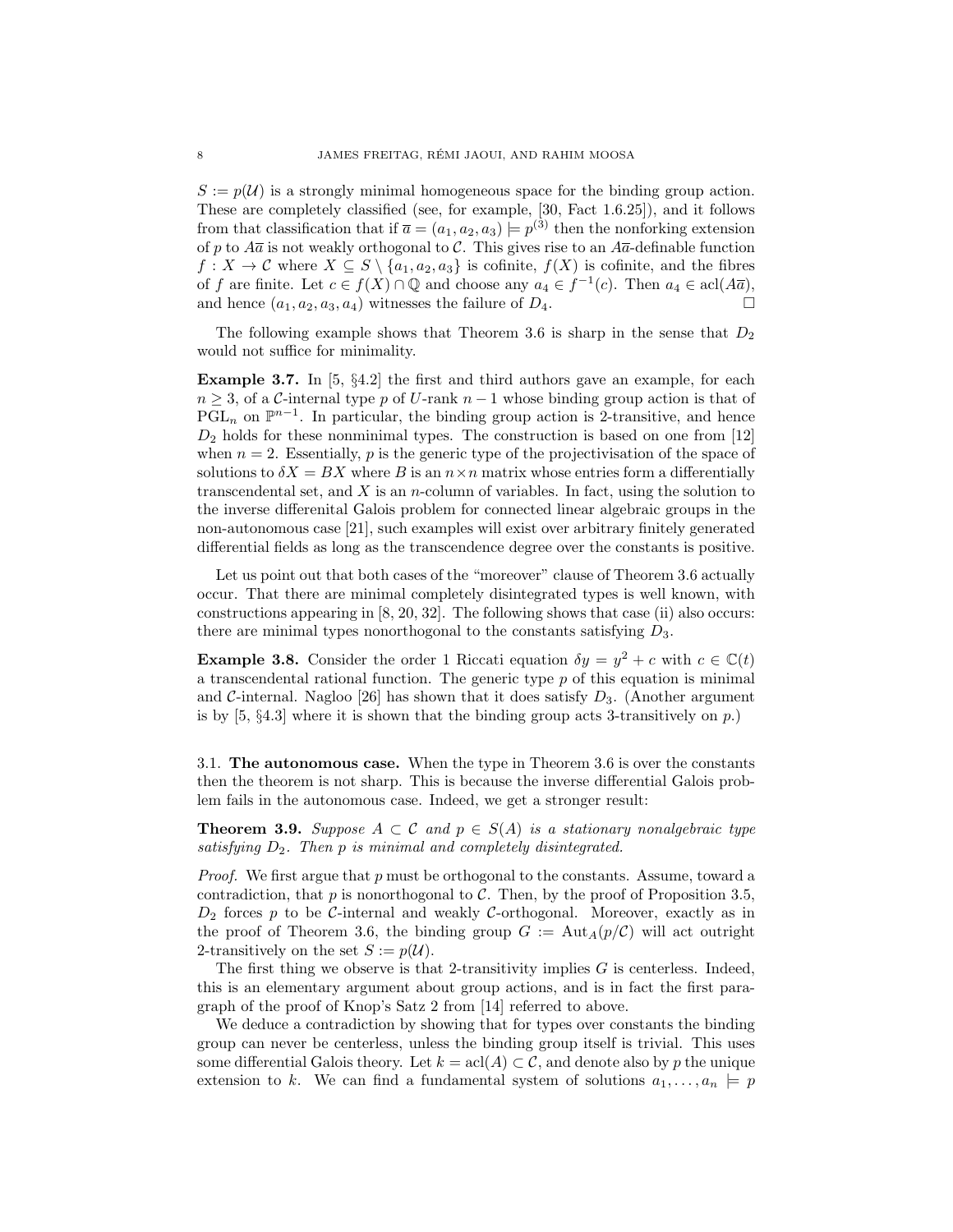witnessing C-internality of p in the prime model M over k. This means that there exists a k-definable function  $\phi(\overline{x}, \overline{y})$  such that every realization of p is of the form  $\phi(a_1,\ldots,a_n,\overline{c})$  for some  $\overline{c}\in\mathcal{C}$ . The type  $q = \text{tp}(a_1,\ldots,a_n/k)$  is also internal to the constants and weakly orthogonal to the constants and  $a_1, \ldots, a_n$  generate a strongly normal extension  $K := k\langle a_1, \ldots, a_n \rangle$  of k in the sense of Kolchin (see [18, §3.2]). Moreover, we have a natural identification

$$
Aut_k(q/\mathcal{C}) \simeq Aut_k(p/\mathcal{C}) = G
$$

given for  $\sigma \in \text{Aut}_k(q/\mathcal{C})$  by

$$
\sigma(\phi(a_1,\ldots,a_n,\overline{c}))=\phi(\sigma(a_1),\ldots,\sigma(a_n),\overline{c})
$$

It follows that G is definably isomorphic to the set of  $C$ -points of the differential Galois group Gal $(K/k)$  of the strongly normal extension  $K \mid k$ . Since G has a trivial center, so does the algebraic group  $Gal(K/k)$ . By [31, Theorem 13], centerless algebraic groups are linear, and hence  $Gal(K/k)$  is a linear algebraic group and  $K \mid k$  is a Picard-Vessiot extension. We claim that  $Gal(K/k)$  is commutative (this was already observed in the end of the proof of Proposition 4.9 of [11]): indeed assume that K is generated over k by a fundamental system of solutions of  $Y' = AY$ . After changing the basis, we can assume that A is given in Jordan's normal form. For a Jordan block  $J(\lambda, m)$  with eigenvalue  $\lambda$  and size m, a fundamental system of solutions is given by:

$$
y_1(t) = \begin{pmatrix} e^{\lambda t} \\ 0 \\ \vdots \\ 0 \end{pmatrix}, y_2(t) = \begin{pmatrix} e^{\lambda t} \\ te^{\lambda t} \\ 0 \\ \vdots \\ 0 \end{pmatrix}, \dots, y_r(t) = \begin{pmatrix} e^{\lambda t} \\ te^{\lambda t} \\ \vdots \\ \frac{t^i}{i!}e^{\lambda t} \\ \vdots \\ \frac{t^r}{r!}e^{\lambda t} \end{pmatrix}.
$$

Hence the entries of a fundamental system of solutions of  $Y' = AY$  belong to the differential field  $L = k(t, e^{\lambda_1 t}, \dots, e^{\lambda_s t})$  where  $\lambda_1, \dots, \lambda_s$  are the eigenvalues of A. It follows that  $K | k$  is a subextension of  $L | k$  and by Galois correspondence that:

$$
Gal(K/k) \simeq Gal(L/k)/Gal(L/K).
$$

This is commutative because  $Gal(L/k) \simeq \mathbb{G}_a \times (\mathbb{G}_m)^l$  is commutative. But that forces  $Gal(K/k)$  to be trivial, contradicting the fact that G is not trivial (as for example it acts transitively on the set of realisations of the nonalgebraic type  $p$ ).

We have thus proved that  $p$  is orthogonal to the constants. By Proposition 3.5, it is therefore also minimal. Now, every minimal type over the constants and orthogonal to the constants is geometrically trivial, and hence  $D_2$  implies completely disintegrated, as desired.

3.2. Deducing Theorem A. Let us spell out how Theorem 3.6 implies Theorem A of the Introduction. This is a standard translation from model-theoretic to differential-algebraic language.

We are working over a differential field  $(k, \delta)$  of characteristic zero, with an order n algebraic differential equation

$$
P(y, \delta y, \dots, \delta^{(n)} y) = 0
$$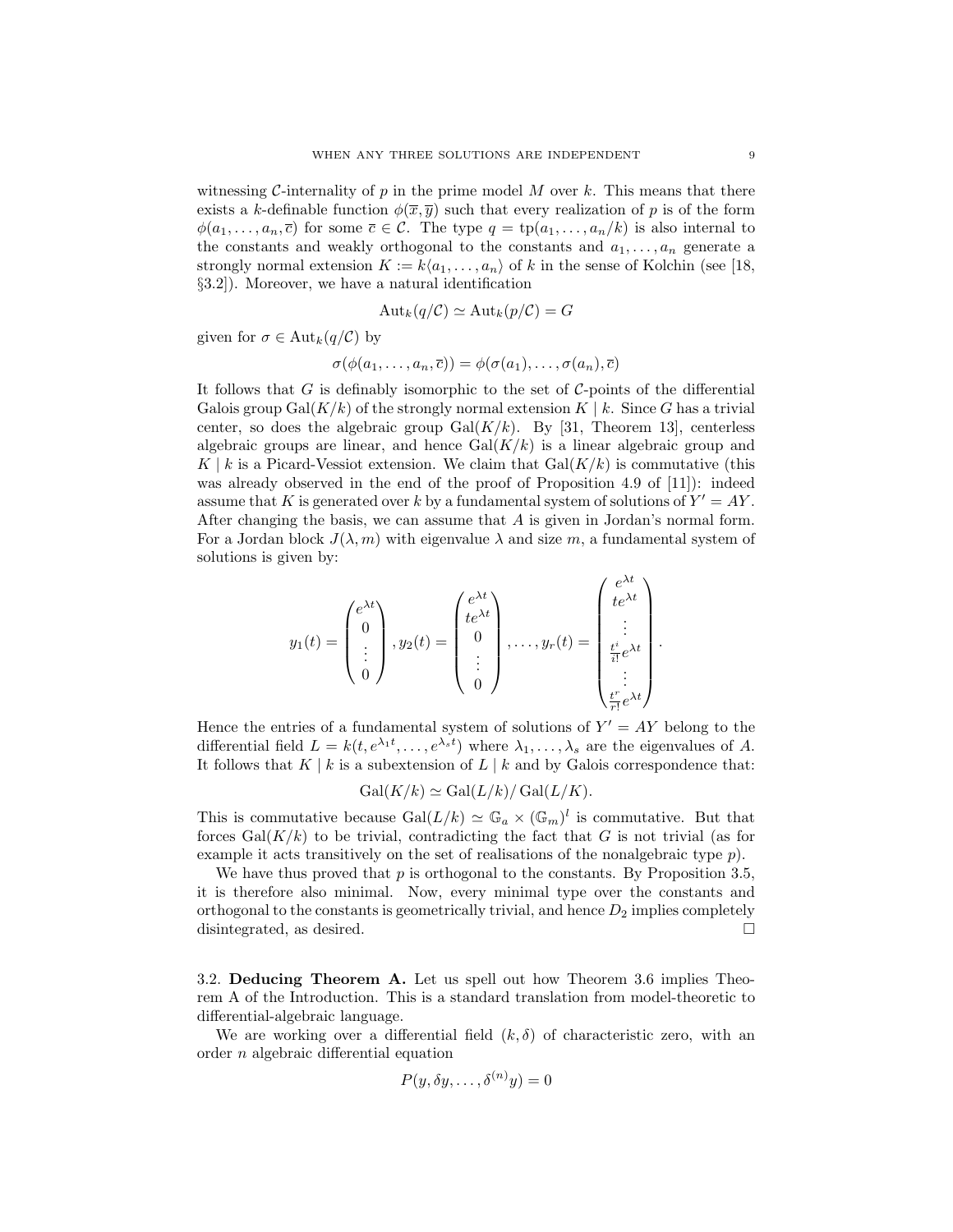where  $P \in k[X_0, \ldots, X_n]$  is irreducible. We may assume the equation has nonalgebraic solutions, or there is nothing to prove. Denote by  $Y \subseteq U$  the Kolchin closed set defined by this equation. Note that  $(C_1)$  already implies that Y has no infinite Kolchin closed subsets over  $k$  of order less than  $n$ . Together with irreducibility of P, this implies that Y is Kolchin irreducible and that all points of  $Y \setminus k^{\text{alg}}$  realise the Kolchin generic type  $p \in S(k)$ . This is a nonalgebraic stationary type. Moreover, for each  $m > 1$ , the condition  $(C_m)$  on the equation translates precisely into condition  $D_m$  on  $p$ .

If the equation satisfies  $(C_3)$  then p is minimal by Theorem 3.6. If, in addition,  $n > 1$ , then p is orthogonal to the constants, so that we are in case (i) of Theorem 3.6, and p is completely disintegrated. It follows that  $(C_m)$  holds of the equation, for all m.

On the other hand, if  $\delta$  is trivial on k, and the equation satisfies  $(C_2)$ , then Theorem 3.9 implies that  $p$  is minimal and totally disintegrated. Again we conclude  $(C_m)$  holds of the equation, for all m.

### 4. A formulation for D-varieties

There is a well studied correspondence between types in  $DCF_0$  and so called "Dvarieties", and it is worth reformulating Theorem 3.6 in these terms. The idea goes back to Buium [2], who considered algebraic varieties over a differential field  $(k, \delta)$ equipped with an extension of the derivation  $\delta$  to the structure sheaf of the variety. Later, an equivalent formulation, paralleling more closely the language of algebraic vector fields, came into use. We point the reader to  $[16, \S2]$  for a more detailed survey with references. We restrict ourselves here to a very concise explanation.

Fix a differential field  $(k, \delta)$  of characteristic zero. If  $V \subseteq \mathbb{A}^n$  is an irreducible affine algebraic variety over  $k$ , then the *prolongation* of  $V$  is the algebraic variety  $\tau V \subseteq \mathbb{A}^{2n}$  over k whose defining equations are

$$
P(x_1, \ldots, x_n) = 0
$$
  

$$
P^{\delta}(x_1, \ldots, x_n) + \sum_{i=1}^n \frac{\partial P}{\partial x_i}(x_1, \ldots, x_n) \cdot y_i = 0
$$

for each P vanishing on V. Here  $P^{\delta}$  denotes the polynomial obtained by applying  $\delta$  to the coefficients of P. The projection onto the first n coordinates gives us a surjective morphism  $\pi : \tau V \to V$ .

**Definition 4.1.** A *D*-variety over k is a pair  $(V, s)$  where V is an irreducible algebraic variety over k and  $s: V \to \tau V$  is a regular section to the prolongation defined over k. A D-subvariety of  $(V, s)$  is then a D-variety  $(W, t)$  where W is a closed subvariety of V over k and  $t = s|_W$ .

Note that if  $\delta = 0$  on k, then the above equations for  $\tau V$  reduce to the familiar equations for the tangent bundle  $TV$ . A D-variety in that case is nothing other than an algebraic vector field, and a D-subvariety is an invariant subvariety of the vector field. In general,  $\tau V$  will be a torsor for TV; for each  $a \in V$  the fibre  $\tau_a V$  is an affine translate of the tangent space  $T_aV$ .

Associated to a D-variety  $(V, s)$  over k is a certain complete type over k in  $DCF_0$ , namely the *generic type of*  $(V, s)$  *over k.* This type,  $p(x)$ , is axiomatised by asserting that x is Zariski-generic in  $V$  over  $k$ , and that the following system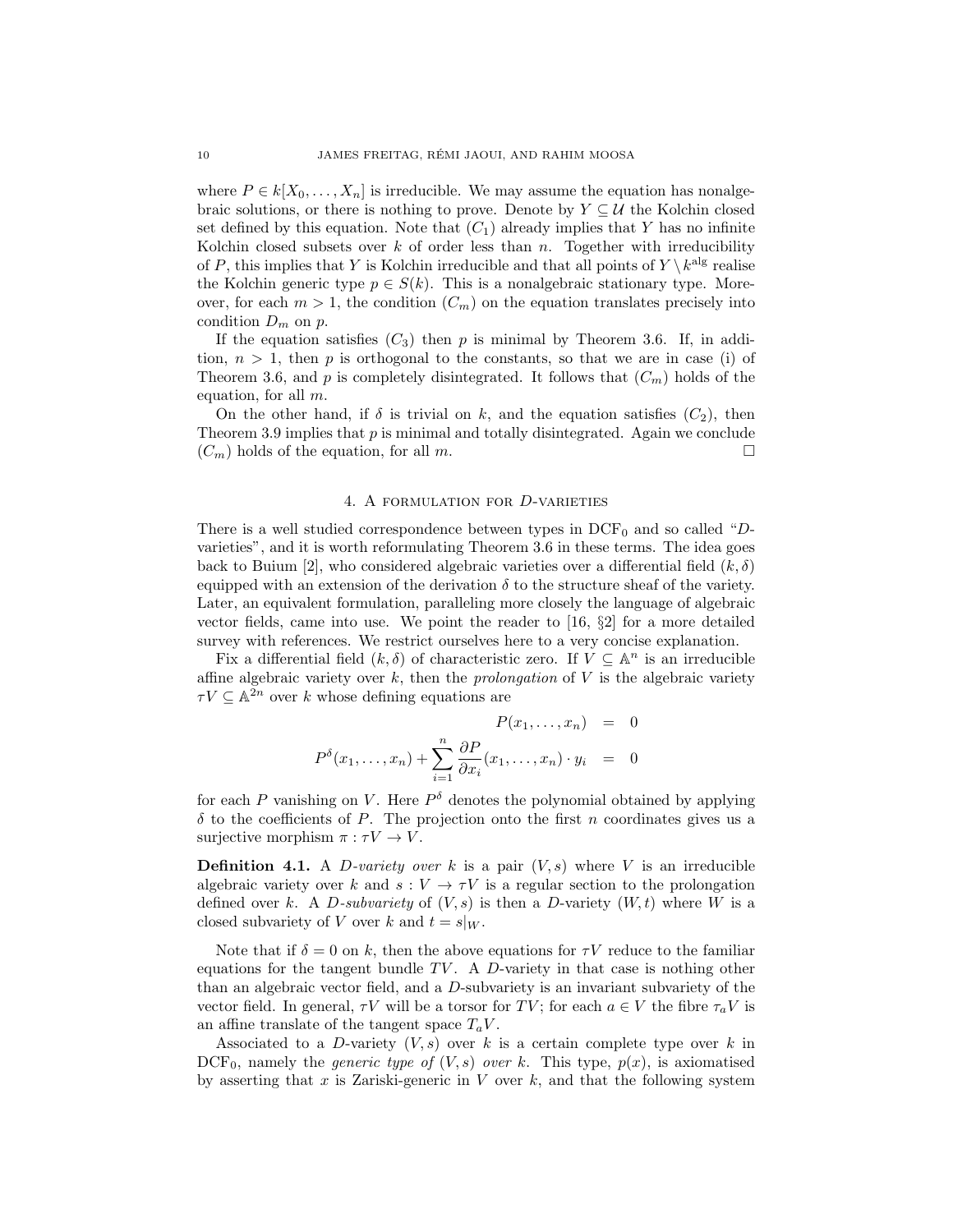of order 1 algebraic differential equations holds:  $s(x) = (x, \delta(x))$ . In fact, up to interdefinability, all finite rank types in  $DCF_0$  arise in this way; as the generic types of  $D$ -varieties. Results about finite rank types in  $DCF_0$ , such as Theorem 3.6 above, can therefore be translated into algebro-geometric statements about D-varieties. For example, the condition we called  $D_m$  in the previous section, namely that of having every distinct m-tuple of realisations being independent, when applied to the generic type of  $(V, s)$  translates to the absence of any proper D-subvarieties of  $(V<sup>m</sup>, s<sup>m</sup>)$  projecting dominantly onto each co-ordinate, other than the diagonals. In particular, we obtain

Corollary 4.2. Suppose  $(V, s)$  is a D-variety over  $(k, \delta)$ .

- (a) If dim  $V > 1$  and the third cartesian power  $(V^3, s^3)$  admits no proper Dsubvarieties over k projecting dominantly onto each co-ordinate, other than the diagonals, then the same holds of  $(V^m, s^m)$  for all m.
- (b) If  $\delta$  is trivial on k and  $(V^2, s^2)$  admits no proper D-subvarieties over k projecting dominantly onto each co-ordinate, other than the diagonal, then, for all m,  $(V^m, s^m)$  admits no proper D-subvarieties over k projecting dominantly onto each co-ordinate other than the diagonals.

*Proof.* Let  $p \in S(k)$  be the generic type of  $(V, s)$  over k. The assumption on  $(V^3, s^3)$ in part (a) tells us that p satisfies  $D_3$ . Hence, by Theorem 3.6, p is minimal. Now, the fact that dim  $V > 1$  rules out the possibility of p being nonorthogonal to the constants. So  $p$  is completely disintegrated. This implies the desired conclusion about D-subvarieties of  $(V^m, s^m)$  over k. Similarly, applying Theorem 3.9 to p yields part (b).  $\Box$ 

**Remark 4.3.** In the non-autonomous case, if dim  $V = 1$ , then one has to make the assumption on D-subvarieties of  $(V^4, s^4)$  in order to get  $D_4$  on p and thus conclude from Theorem 3.6 that  $p$  is completely disintegrated.

Note that Corollary 4.2(b) is Theorem B of the Introduction.

### 5. The case of compact complex manifolds

As mentioned in the introduction, the main part of Theorem 3.6 holds also in CCM, the theory of compact complex manifolds. This translates into the following statement in bimeromorphic geometry that may be of independent interest:

**Theorem 5.1.** Suppose  $f: X \to Y$  is a fibre space of compact Kähler manifolds<sup>1</sup>. Suppose that the three-fold fibred product  $X \times_Y X \times_Y X$  contains no proper complex analytic subvarieties that projects onto each co-ordinate, other than the diagonals. Then the 'general' fibre of f is simple.

Let us define the terminology used here. That  $f$  is a *fibre space* means that off a proper complex analytic subset of Y the fibres are irreducible. A property holds of the 'general' fibre of  $f$  if it holds of all fibres off a countable union of proper complex analytic subsets of Y. Finally, we mean *simple* in the sense of [7]; namely, not covered by an analytic family of proper positive-dimensional analytic subsets.

<sup>&</sup>lt;sup>1</sup>More generally our results apply to compact complex anlaytic varieties in Fujiki's class  $C$ . In fact, all that is needed is that they be essentially saturated in the sense of [23].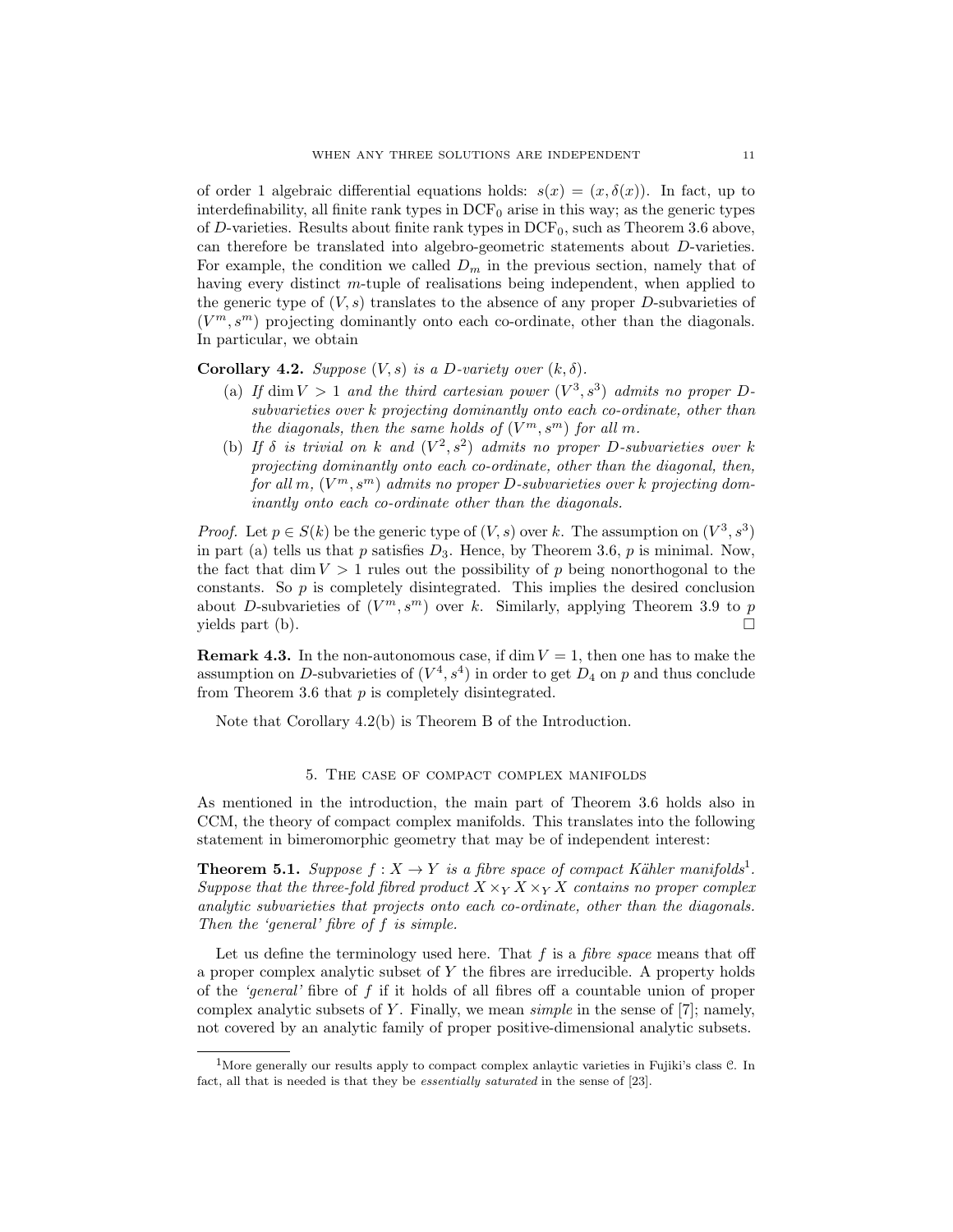We will not give a proper proof of this theorem, as it is really the same as (part of) Theorem 3.6. But let us give some explanations. First of all, we work in CCM which is the theory of the multisorted structure  $A$  where there is a sort for each compact complex analytic variety and a predicate for every complex analytic subset of a cartesian product of sorts. The role of the constants is played by the projective line which is a sort on which the induced structure is bi-interpretable with that of a pure algebraically closed field. The truth of the Zilber dichotomy in CCM tells us that every non locally modular minimal type is nonorthogonal to the projective line. We suggest [24] for an introduction to, and survey of, the subject.

Theorem 5.1 is proved by considering the generic type  $p$  of the generic fibre of  $f$ , observing that the assumption on the three-fold fibred product expresses precisely that  $p$  satisfies  $D_3$ , and then deducing, exactly as in the proof of Theorem 3.6, that  $p$  is minimal. But for a compact complex analytic variety to be simple is equivalent to its generic type in CCM being minimal.

But there is a subtlety: the structure  $A$  is not saturated and so "generic" in the above paragraph has to be understood, a priori, in the sense of a nonstandard elementary extension of  $\mathcal{A}$ . See [22, §2] for details about the Zariski geometry in nonstandard models. The reason for restricting to the Kähler case is then precisely so that we can, following [23], find a suitable countable language in which the standard model is saturated. We can thus conclude simplicity of the 'general' fibre in  $A$  from simplicity of the generic fibre in an elementary extension.

Note that we only concluded minimality, and did not state an analogue of the "moreover" clause in Theorem 3.6. The reason for this is that there remains some ambiguity about the characterisation of nontrivial locally modular types in CCM. It is known that they are nonorthogonal to simple complex tori, but it seems as yet unclear whether one has the same control over parameters that one does in  $DCF_0$ . This is related to Question 5.1 of [17].

#### **REFERENCES**

- [1] Alexandre Borovik and Gregory Cherlin. Permutation groups of finite Morley rank. In Model theory with applications to algebra and analysis. Vol. 2, volume 350 of London Math. Soc. Lecture Note Ser., pages 59–124. Cambridge Univ. Press, Cambridge, 2008.
- [2] A. Buium. Differential algebraic groups of finite dimension. Lecture Notes in Math., 1506, Springer-Verlag, 1992.
- [3] Guy Casale, James Freitag, and Joel Nagloo. Ax-Lindemann-Weierstrass with derivatives and the genus 0 Fuchsian groups. Ann. of Math. (2), 192(3):721–765, 2020.
- [4] Thomas Dreyfus, Charlotte Hardouin, and Julien Roques. Hypertranscendence of solutions of Mahler equations. J. Eur. Math. Soc. (JEMS), 20(9):2209–2238, 2018.
- [5] James Freitag and Rahim Moosa. Bounding nonminimality and a conjecture of Borovik-Cherlin. Preprint, arXiv:2106.02537.
- James Freitag and Thomas Scanlon. Strong minimality and the j-function. Journal of the European Mathematical Society, 20(1):119–136, 2017.
- [7] Akira Fujiki. On the structure of compact complex manifolds in C. In Algebraic varieties and analytic varieties (Tokyo, 1981), volume 1 of Adv. Stud. Pure Math., pages 231–302. North-Holland, Amsterdam, 1983.
- [8] Ehud Hrushovski and Masanori Itai. On model complete differential fields. Transactions of the American Mathematical Society, Volume 355(11):4267–4296, 2003.
- [9] Ehud Hrushovski and Željko Sokolović. Strongly minimal sets in differentially closed fields. unpublished manuscript, 1993.
- [10] Rémi Jaoui. Generic planar algebraic vector fields are disintegrated. arXiv preprint arXiv:1905.09429, 2019.